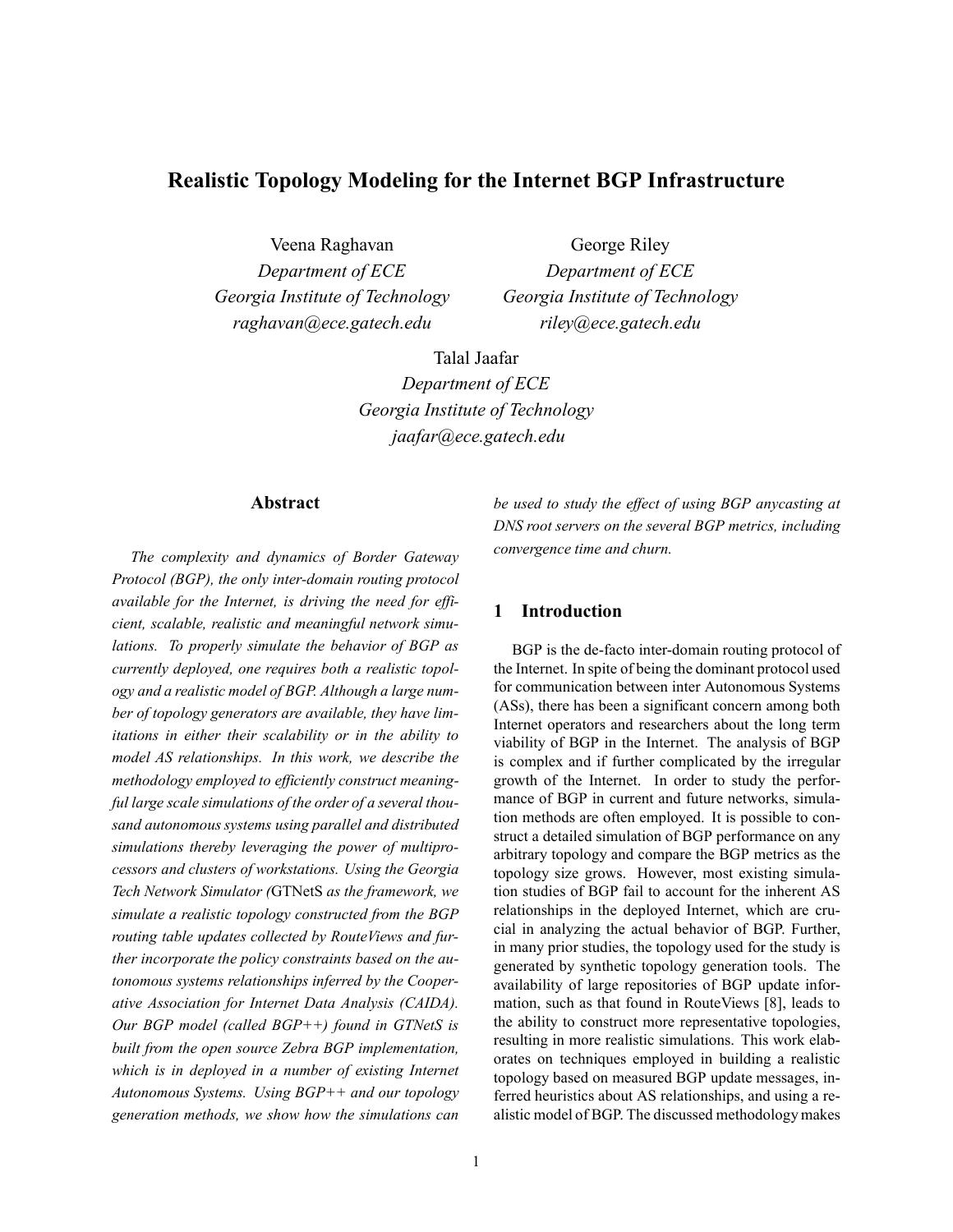the following contributions to the BGP research community:

- 1. A generic framework for constructing large scale simulations of BGP.
- 2. A method of partitioning the network structure to enable distributed simulation.
- 3. A survey of challenges that are commonly faced in constructing real topologies.
- 4. A framework that network operators can use to understand the dynamics of BGP, which can help them understand the effect of various configuration parameters on overall performance.

The simulations are constructed and evaluated using BGP++ [3], the BGP model in GTNetS. This model was created by porting the Zebra BGP daemon (bgpd) into GTNetS. The model is a fairly complete implementation of BGP, and has several capabilities and extensions including AS confederations and route reflections.

The remainder of this paper is organized as follows: Section 2 describes in detail our method of constructing realistic and meaningful topologies of the Internet and the memory usage and execution time statistics. Section 3 elaborates on the BGP Anycast Routing Simulation Analysis. Section 4 discusses the limitations of our model. Section 5 describes related work. Finally, Section 6 discusses future research work.

### **2 Simulation environment**

In this section, we describe the simulation environment used to perform our experiments, including the method employed to construct a topology that closely mimics the Internet's BGP infrastructure and the use of parallel and distributed simulations to execute the simulation. This work extends prior work on BGP modeling by Dimitropoulos and Riley [4].

#### **2.1 Simulation of a realistic topology**

The reliability and accuracy of simulation results depends on the realism of the underlying models and topologies used in the simulation. In particular, the models should include:

- 1. Internet topology models at the router and AS levels.
- 2. The policy relationships between different ASs.
- 3. Accurate models for BGP behavior with various configuration parameters.



## **Figure 1. Conceptual model of the simulation toolset in BGP++**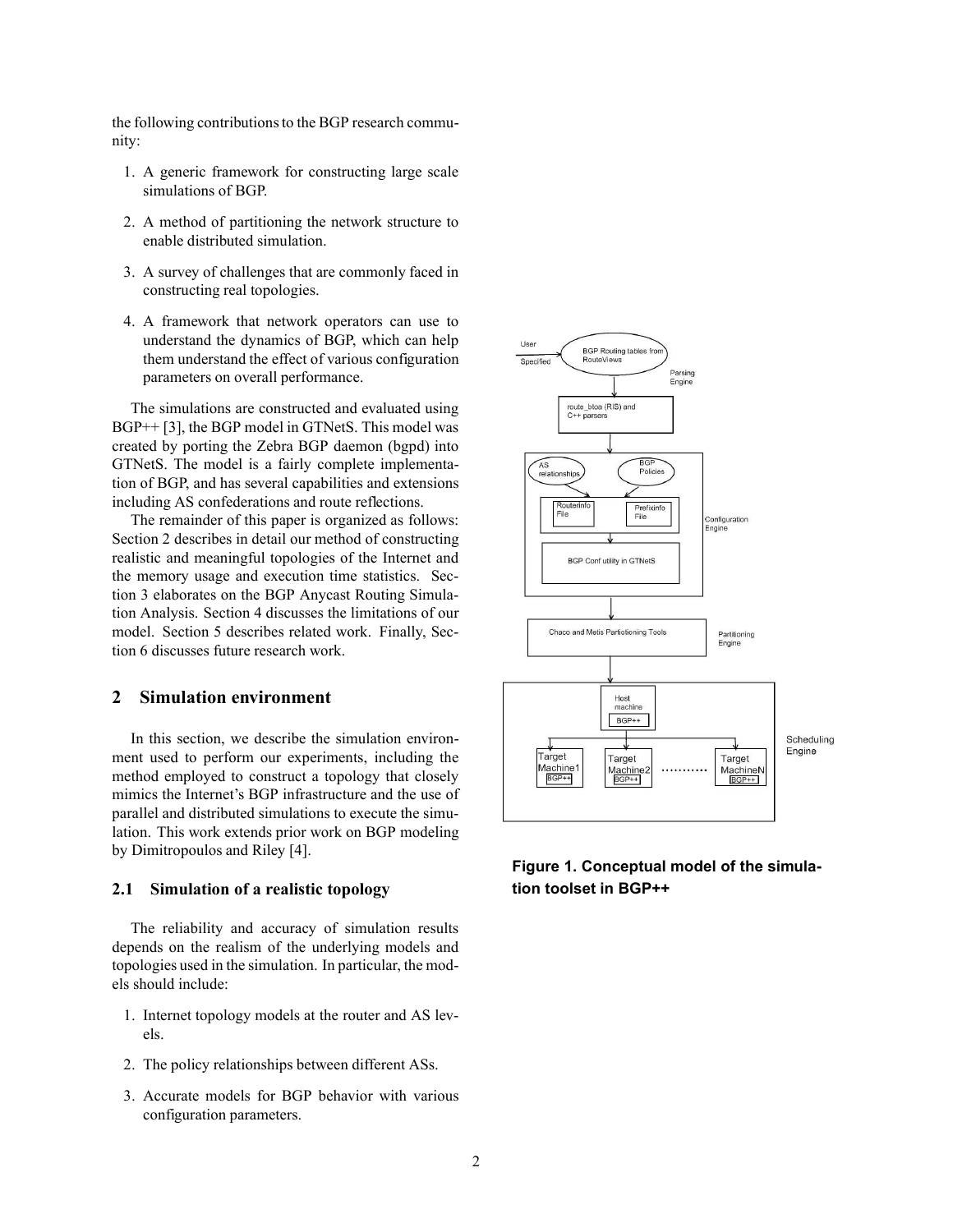Researchers have created many monitoring projects such as the RouteViews project [8]. Routeviews collects various information from existing deployed BGP routers belonging to some of the largest service providers of the Internet. This data provides a fairly accurate representation of the connectivity in the Internet. We constructed our simulations using this information, along with the BGP model in GTNets. Figure 1 shows a conceptual model of the simulation toolset used in setting up the simulation environment. The conceptual model consists of four main components: the parser, the configuration and partitioning engines and the scheduler. Each of these components is explained in detail below.

The parsing component of the model uses the data collected by the routers as seen by RouteViews. In all our simulation studies, we have used the routing table data collected in the first week of January 2008, thus creating a model that closely resembles the current connectivity of the Internet architecture. This data is available in the raw Multi-threaded Root Toolkit (MRT) format which we convert into the ASCII format using the Routing Information Systems (RIS) tool, route btoa. Using parsers we wrote in C++, fields such as the AS node number, its neighbors, its relationships with other ASs, and the different prefixes generated by it are extracted. The extracted data is then used to build the input files which are the router and prefix information files annotated with AS relationships. These are then used as input to the configuration engine as seen in the figure above.

The configuration engine uses the BGPconf utility included in GTNetS to parse the AS map to build actual configuration files for each one of the BGP routers considered in the topology. To make our simulations meaningful, we use the AS relationships as inferred using the heuristics described by Gao [6]. Filters and BGP communities are used to translate these relationships into configuration entries. At this stage, features such as logging updates and memory saving schemes may be turned on while building the configuration files for the routers. The BGP model in GTNetS provides the flexibility of specifying the topology size, route update interval, tracing and memory saving schemes in addition to the options available to set the propagation delay and bandwidth of the links which are provided by the general GTNetS model. The setup we used, to construct our simulations uses the tier1 and tier2 topology data that we obtained after parsing the data obtained from RouteViews. A total of 5476 configuration files are generated at this stage, one for each of the BGP routers in the topology we modeled.

In order to simulation an AS topology of this size, we utilized parallel and distributed simulation methods as described by Riley and Jaafar [13], which utilizes *Ghost Nodes* to facilitate inter–simulator routing without excessive memory usage. The space–parallel partitioning for the distributed simulations is done by the partitioner. To effectively load balance a network, the Chaco and METIS graph partitioning packages [7] are used. These packages provide substantial control to the user in terms of the number of target machines and the different graph partitioning algorithms that may be used to partition the overall topology. Using the output of the graph partitioning utilities and the partial simulation script generated by the BGP conf utility in GTNetS, a final simulation script is created. This is then augmented to include DNS query rates for the end applications, background traffic and other information that the user specifies. In our experiments, the topology was divided using the multilevel graph partitioning algorithm available in Chaco to divide the topology of the Internet into 16 graphs. The simulation script modeled each one of the ASs as nodes and the links connecting these ASs had a propagation delay of 10 ms and a link bandwidth of 10Mbps. While these link delay and bandwidth assumptions are clearly not accurate, we used the same values throughout the comparative experiments.

The final component to the model is the execution engine which uses the simulation script written in the previous stage, to assign the execution to various target machines depending on the available memory and other important criteria. This consists of a set of scripts that distribute the various processes to a set of target platforms specified by the user.

In the above model, by changing just the routing update table file obtained from RouteViews, any BGP simulation may be constructed and different parameters of interest may be studied which is shown in Section 4. Thus, we provide a framework for studying BGP simulations.

#### **2.2 Memory usage and execution time statistics**

One of the main problems often faced when running large–scale simulations is the excessive memory consumption and the extremely long execution times taken. Memory consumption depends on the size of the topology, the number of neighbors each router has, and the size of the routing table at each router among others. The GTNetS BGP++ implementation uses a method where the AdjRIBIn, LocalRIB and AdjRIBOut share the same memory where possible. Further, it utilized the memoryefficient NIx–Vector routing method [12]. With these optimizations, the memory consumption of the entire simulation is manageable. The memory usage for all the routers used in the distributed simulation of the topology consisting of 5476 ASs is shown in Table 1.

Long execution times are almost always a significant concern when running large–scale simulations. In a re-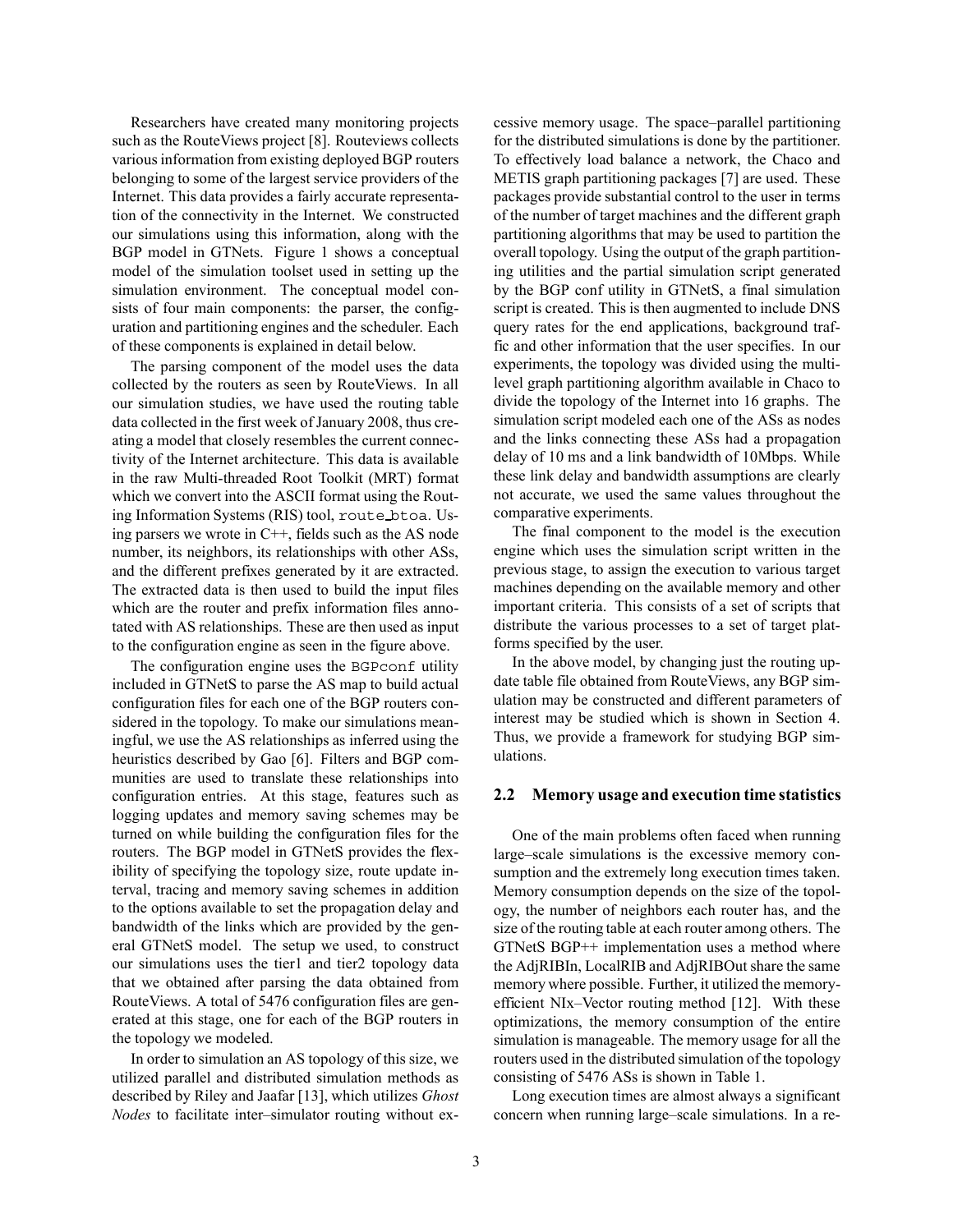Total memory usage for all the routers 1.6GB

| <b>Table 2. Execution Time statistics</b> |      |  |
|-------------------------------------------|------|--|
| Initialization Time(in seconds)           | 1200 |  |

cent work, Nicol [10] reported that it takes a substantial amount of time, some times many hours for even moderate scale simulations. This is partially due to the length of time to perform the initial configuration setup for the simulation . Using techniques designed by Dimitropoulos [4], we save the state of the simulation after initial configuration setup, and later reuse the saved information as needed. In our simulation study of 5476 nodes, the execution time observed to run the entire parallel distributed simulation is very moderate, as seen in Table 2.

#### **3 BGP anycast routing simulation analysis**

In this section, we describe our motivation to perform an analysis of the performance of BGP when the *Anycast* approach is used to replicate the DNS root servers. Out anycast simulation environment includes providers for the C-,F-,K-,M- and J-Root servers. We also describe the various simulations performed to evaluate the effect of Anycast on DNS and BGP performance. Finally, we describe some interesting evaluations we have incorporated in our simulation studies.

#### **3.1 Motivation**

While certainly the long term viability of BGP as the Internet routing infrastructure is of critical importance, the future of the Internet is equally dependent on the performance of the Domain Name System (DNS) [9]. DNS is a hierarchical database mapping names and addresses on the Internet. The root of the hierarchy tree is referred to as a DNS *root server*. Currently, there are 13 anycast root servers deployed worldwide. To ensure high availability of the DNS service, some of the root servers are replicated or mirrored in various locations. This is achieved through *IP anycasting* [11]. The main goals of IP anycasting are to facilitate robust distributed system operation, ensure availability, and to reduce latency perceived by the user.

Since the deployment of IP Anycasting, a number of studies have been conducted to characterize the ad-

vantages of IP Anycasting the IP prefix of Root servers [1, 14]. The studies have shown that the availability of the Anycast prefixes is improved, and the end-to-end latency as perceived by the user is decreased. However these studies have shown a few failures which can make the Anycast prefixes unavailable for several minutes. In these studies, the increased down time is attributed to slow BGP convergence time.

The studies mentioned above are among the detailed analysis case studies which were performed on Anycasting. They provide a wide range of results about real-time behavior of the system. However, these studies are limited to data extracted through probes from a few locations. It is also important to be able to evaluate the performance of Anycast under certain failure cases which may not occur during the observation period of study. We use our simulation environment in order to characterize the performance of Anycast in a controlled environment. The simulation framework that we constructed as described in the above section provides a generic model to construct any topology of interest.

In this section, we describe how the simulation studies we constructed from the topology consisting of 5476 nodes described above may be used to analyze important metrics of performance for BGP. These will provide valuable insight about several aspects of BGP to the research community. This framework can also be used by network administrators to help them better configure the BGP routers. Further, these simulations also shed light on whether the internal AS topology model bears an influence on the performance of BGP, measured in terms of the convergence time and BGP churn.

#### **3.2 Measurement methodology and BGP anycast environment**

In this section, we describe the methodology we employed to construct the simulation. We also describe in detail the various experiments we performed and the analysis of the results. All our simulation studies using the above topology consist of the following steps:

- 1. The simulation of the topology is started and BGP is allowed to converge
- 2. Multiple Anycast servers are started in the ASs which advertise the Anycast prefix (these are the DNS root servers corresponding to the C-, F-, K-, J- and M- Root servers)
- 3. Multiple clients are started in different ASs (these are the DNS clients)
- 4. The DNS clients send UDP packets representing DNS requests to the server at specific time intervals.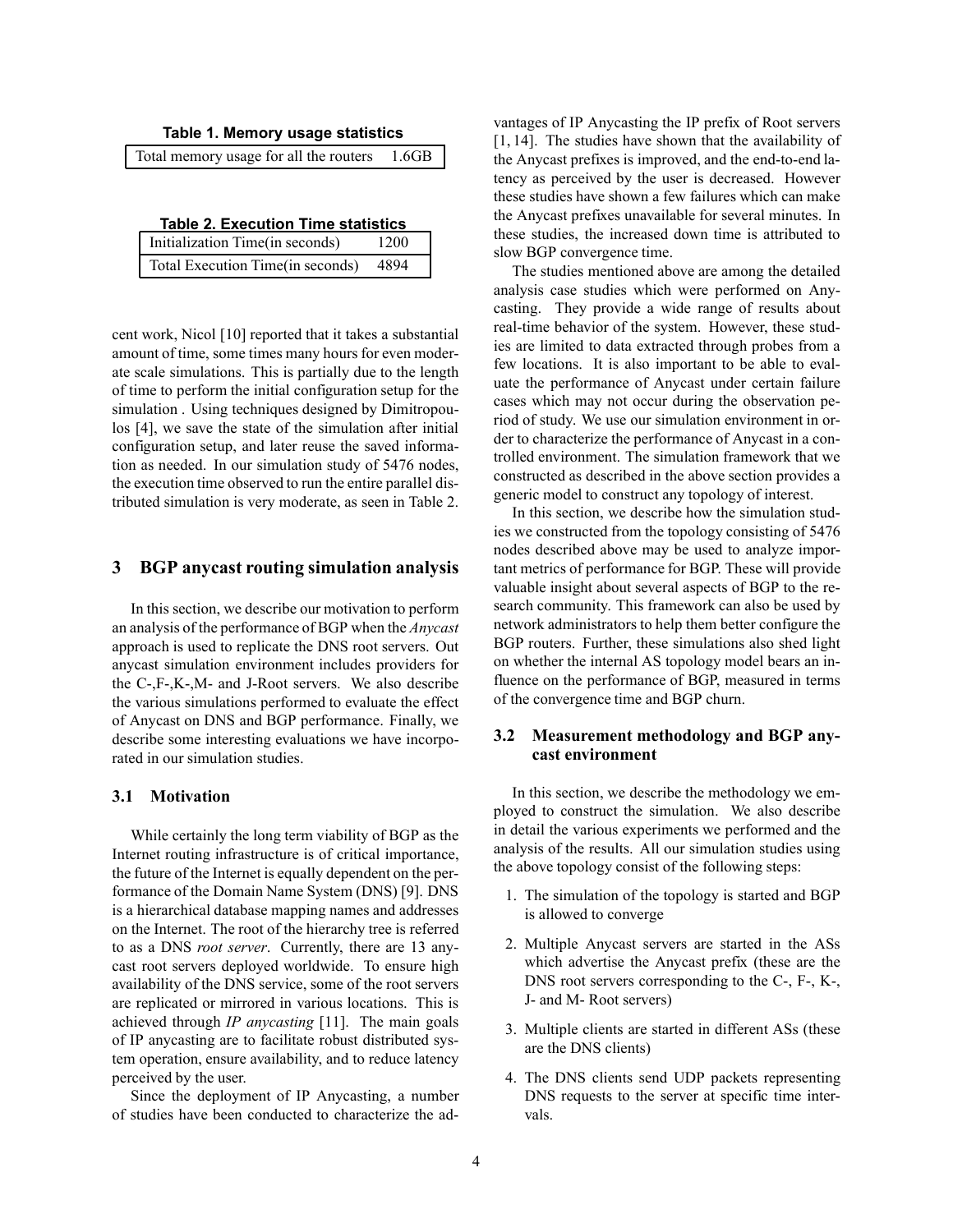- 5. Failures are introduced into the system using either explicit prefix withdrawal, silent link failure, or complete router failures
- 6. Simulation is stopped at a pre-determined time of 6000 simulation seconds.
- 7. The various log files are parsed to are parsed to obtain metrics of interest.

The simulation topology consisting of 5476 nodes is interconnected through 14,468 links. Each of the 16 individual simulators modeled about 350 nodes using space–parallel distributed simulation. In our topology, 10 ASs provide service to the F-root server, 6 ASs provide service to the J-Root, 17 ASs provide service to the K-root, 4 ASs provide support to the M-Root. Initially we had each BGP speaker advertising one prefix, but experiments showed that the memory requirements for such a network was very large. Thus we changed the configuration files such that only the Anycast prefixes are advertised. We verified using a smaller topology that advertising the non-Anycast prefixes does not have any measurable effects on the metrics of our study. We expect that this is because the failures we induced were only on the Anycast server nodes.

In order to make our simulations experiments more realistic, we used the DNS statistics data for the C-, M- , F-, J- and K- Root servers collected by CAIDA. The CAIDA data showed an average request rate of 6691.8 queries per second from all clients. We divided this by the number of clients accessing each root server, and used an exponential distribution to model the inter– request time intervals.

### **3.3 Metrics of interest**

The following metrics of interest were used in the evaluation of our simulation studies.

- 1. BGP Convergence: After inducing failures in the topology, we measure how long it takes for BGP to reach a steady state both in the Anycast and the non-Anycast deployment.
- 2. BGP Churn: The failures will cause an exchange of update messages, and we quantify this exchange both in the Anycast and in the non-Anycast deployment.

#### **3.4 Experimental results**

In all the simulations described below, we used the hierarchical mode as described by Sarat [14], where both the local and global nodes advertised a /24 prefix. This

**Table 3. BGP Performance**

|                             | Anycast Unicast |       |
|-----------------------------|-----------------|-------|
| <b>BGP</b> Convergence Time | 214s            | 152s  |
| BGP Churn(Update messages)  | 13044           | 31276 |

closely follows what is used in the current Internet infrastructure. All experiments have a simulation time of 6000 seconds. The first set of experiments provide the baseline case, with no failures included. In the second experiment, we take down one of the interfaces of an F-root server (AS27319) at 1300 seconds of simulation time. Next, in the third experiment we further take down interfaces of the J-,K-,M- and C- Root server interfaces at 1300 seconds of simulation time. As already stated, we are interested in analyzing the robustness of the Anycast deployment in terms of the parameters mentioned above. The experimental results show a loss of 16,321 DNS requests (0.24 percent) destined to AS27319 due to bringing down one of its interfaces. As predicted, taking the J-, K-, C-, and M-Root interfaces down did not have any effect on the loss rate of DNS request destined to the F-Root Anycast address. However the convergence time in the latter was longer, 214 seconds compared to 152 seconds.

The last two experiments were all run with non-Anycast deployment, with traditional Unicast deployment using one-to-one mapping between DNS servers and IP addresses. The only difference between these two experiments is that F-,J-,K-,C- and M-Root Servers all go down at 1300 seconds in the second experiment, as was done in the earlier experiment. The results of this experimental setup enable us to compare the performance of both the Anycast and the non-Anycast deployment, as well as their effect on BGP in terms of the parameters described above.

The experimental results clearly show the advantages of IP Anycasting. As seen in Table 3, the failures induced in the topology (taking root server interfaces down) cause BGP churn of 31,276 update messages in the non-Anycast deployment compared to 13,044 update messages with the Anycast deployment. This is due to the fact that with the Anycast deployment, the updates only propagate to the affected routers and the best path of other routers remains the same. However, the convergence time due to failures in the case of Anycasting is slightly longer than the normal case.

The DNS response time is measured by noting the time of each DNS request and the time each response is delivered back to the client. Figure 2 and Figure 3 show the comparison of DNS response time between both the Anycast and the non-Anycast deployment without and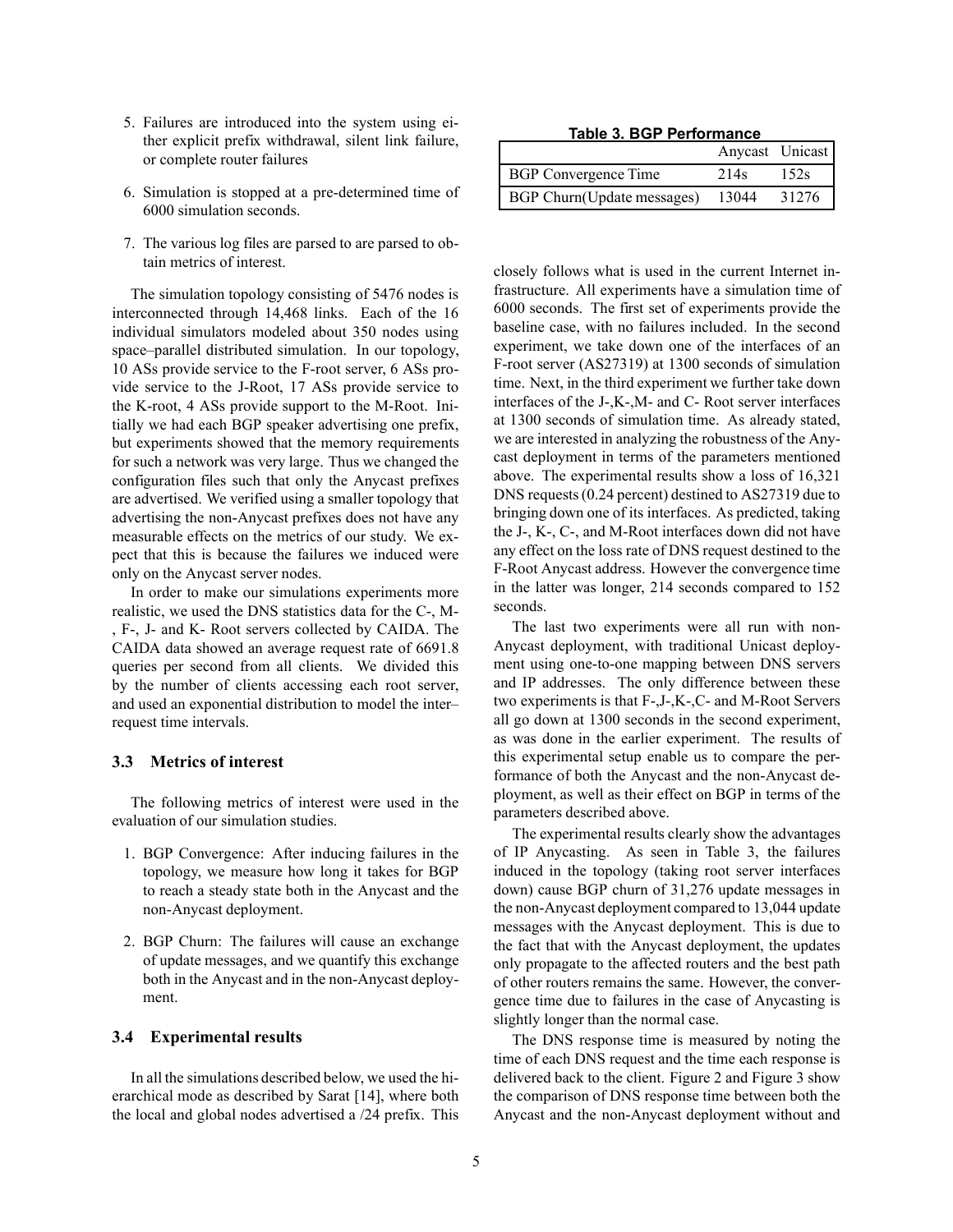

**Figure 2. DNS Response Times Without Failures(5476 nodes)**



**Figure 3. DNS Response Times with Topology Failures (5476 nodes)**



# **Figure 4. Effect of different intra AS topology models on the BGP convergence time with failures**

with topology failures respectively. It is easy to see from the CDF of Figure 2 that 85 percent of the DNS requests were answered at 0.05 seconds with Anycast compared to 0.115 seconds using Unicast prefixes for the F-Root servers. Furthermore, introducing topology failures has a direct effect on the response time in normal case compared to the Anycast case. The response time for 85 percent of the requests was around 0.13 seconds, an increase of 13 percent. With Anycast, the probability to find a best path after a topology change is higher than that in the normal case.

Up till now, no analysis has been done on studying the effect of the Intra–AS topology having multiple BGP speakers on the Internet BGP infrastructure. The internal topology within an AS does not have a common well defined structure, as each network provided will design an internal topology to meet their specific needs. Measurement data that is available for a small number of ASs is not sufficient to generalize this to all ASs.

These factors pose a challenge in performing studies. Since we don't have reliable information about internal topologies within the ASs, we need to determine what effect this might have on our measured results using simulation. In order to determine if the intra AS topology does bear an influence on the BGP anycast structure in our simulation studies, we created two extreme structures, the *clique* and *star* topologies, connecting all BGP speakers within an AS. We ran a number of experiments and and observed the effect on the BGP convergence time and the BGP churn in the two cases. The BGP churn and convergence time were measured after the failures discussed above were induced. It was seen that that the BGP churn in both cases was 13044 messages. This is expected, since the internal BGP topology should have no effect on the number of updates forwarded to peers. Figure 4 shows the BGP convergence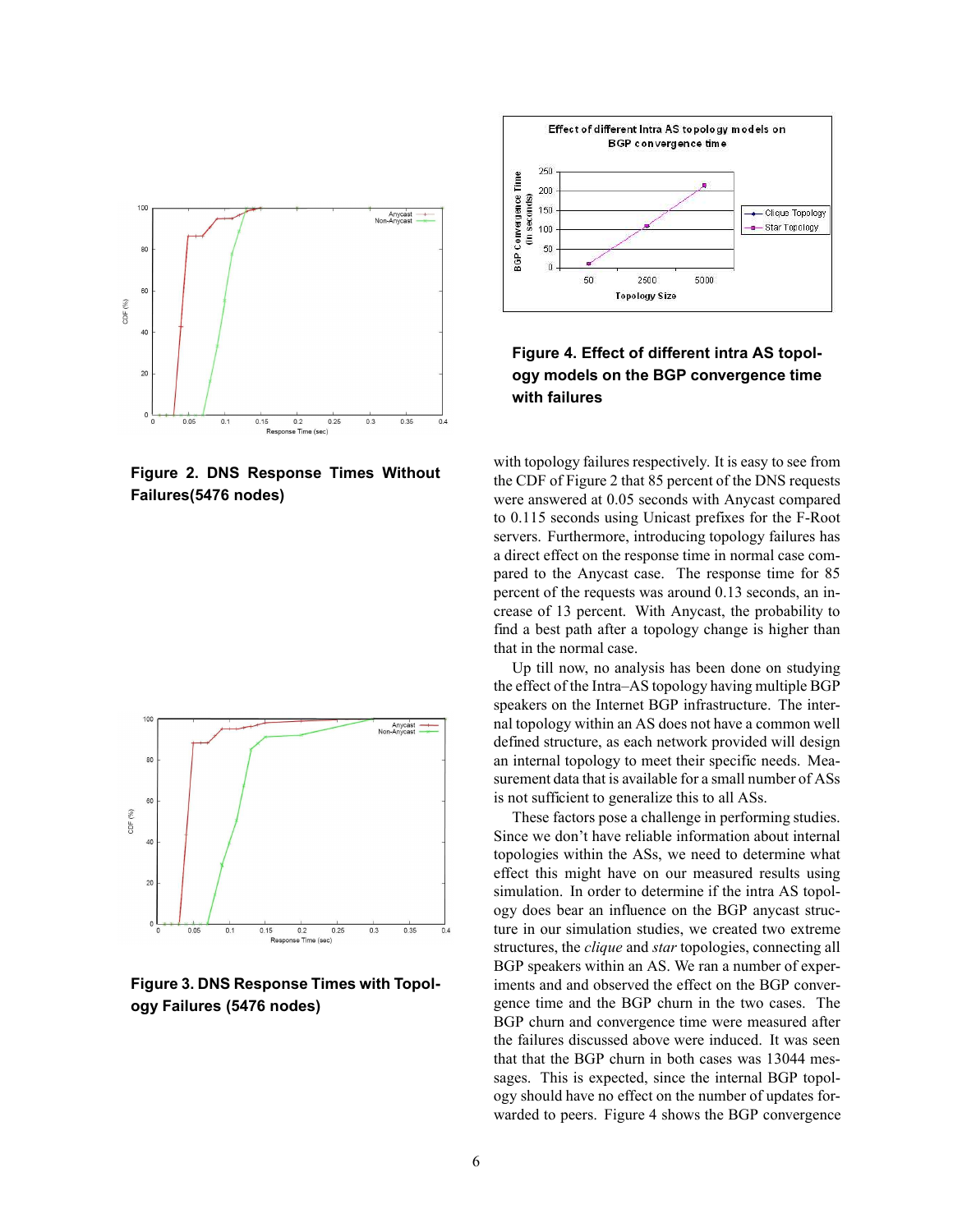**Table 4. Number of update messages after injection of prefixes**

| BGP Churn (Anycast mode)          | 1341 |
|-----------------------------------|------|
| BGP Churn (Non-anycast mode) 4580 |      |

time after failures are introduced in the system in both the clique and the star topology models. Since the convergence time remains nearly the same in the two cases, we are confident at this point that internal AS topology will have negligible effect on observed inter–AS metrics. This requires more study however to draw firm conclusions.

The robustness of the inter-domain routing infrastructure depends on whether the routers in the ASs are able to filter *bogon* prefixes (private addresses and address space that has not been allocated by the Internet Assigned Number Authority (IANA)). Also, sometimes valid prefixes are filtered by the routers. Feamster [5] reports that about 40 percent of the time new prefixes are filtered even though they are valid. This can cause serious implications in the Internet: the failure to advertise valid prefixes can prevent legitimate routes from being publicly visible and the advertisement of bogon prefixes can cause excessive route flapping and thus affecting the BGP convergence time and the number of update messages sent. In our simulation studies, we randomly inject prefixes into the network belonging to the private address space 192.168.0.0 - 192.168.255.255 after 1300 seconds of simulation time. Routers advertising this prefix belonged to the ASs (AS 10071 and AS174) that had the most BGP neighbors and the effect of this was measured in terms of BGP churn. From Table 4, it can be seen that the number of update messages sent after a new private address prefix was injected is 1,341 messages in the Anycast deployment as against 4,580 messages in the non-Anycast deployment. This demonstrates the need for the proper deployment of bogon filters at the routers by the network operators to prevent such mis–configured BGP advertisements to leak across the Internet.

#### **4 Limitations of the model**

Although we use real topology data to build our simulations, this information is based on observed metrics from an incomplete set of the entire Internet topology, specifically the set of RouteViews peers. While we are confident that the model is sufficiently complete to study the behavior of BGP in detail, we do not claim that the

topology model is a 100% accurate model of actual Internet topology. Further the set of peering relationships and BGP configurations are based on inferences, rather than exact known relationships and configurations.

Little is known about the internal topology of the tier 1 and tier 2 Internet Service Providers (ISPs). Indeed, such information is generally a closely guarded secret since the ISPs consider this information to be part of their economic competitive advantage which would be detrimental to their business relationships should it become public knowledge. Lacking information regarding internal topologies, we have assumed two extremes in the work here, namely a simple star topology and a fully connected clique. Results presented here show little difference in the measured performance of BGP in these two extremes. Similarly, there is no publicly available information about link speeds and speed of light delays on links connecting Autonomous Systems together, for similar reasons. Here we have assumed reasonable values for these, and have consistently applied them for all experiments.

As in almost all simulation–based experiments, our topology models and workload models are not a completely accurate representation of the deployed Internet. However, we have based the models on observable information, and have consistently used the same assumptions for comparative experiments. This leads to a realistic comparison of the effects of BGP anycasting as reported here.

### **5 Related work**

The SSFNet [2] simulator is one of the most detailed and widely used BGP simulators. However one of the main problems with this simulator is the large memory demand when very large topologies are constructed. Simulations run on this can scale up to only a few hundred nodes.

The recent work by Yu Liu and Boleslaw [15] also uses a distributed packet-level simulation model for BGP networks under Genesis. Their model uses several memory saving schemes to address the memory usage problem. However their simulation is confined to a small topology of the campus network.

To the best of our knowledge, our simulation is one of the first simulation studies to analyze BGP using real data of Internet infrastructure connectivity and realistic peering relationships between the ASs.

#### **6 Conclusion and future work**

This work provides a generic framework that can help construct large scale models of the Internet efficiently.